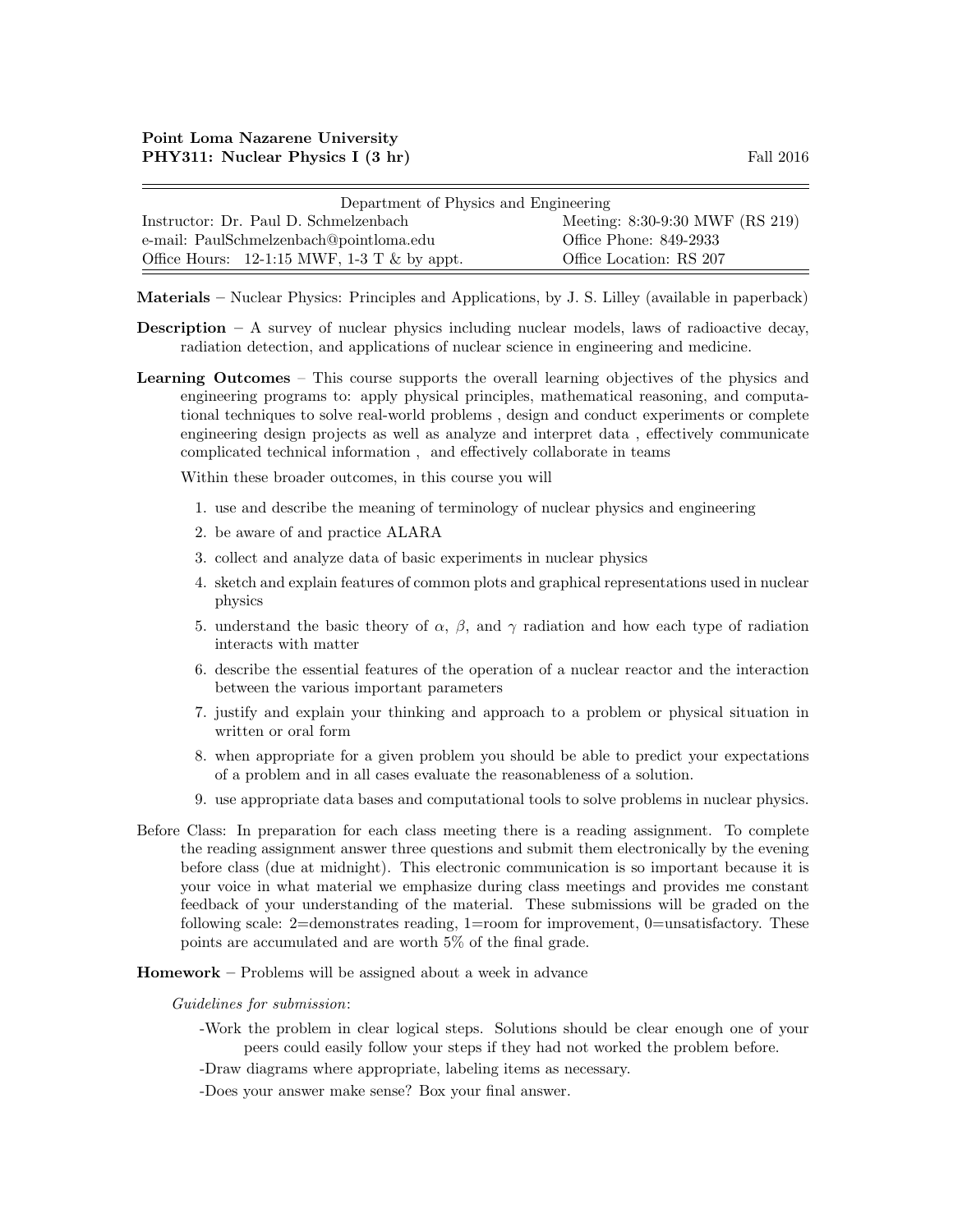- Collaboration: I expect and encourage collaboration between you and your peers while working on your homework, but your work should be your own original solutions. Allow adequate time to work and think about problems by yourself first before you work together with your peers or ask questions of me. When you sit down to write up a problem, you should not use notes copied from someone else. The guideline is that you should have no trouble explaining or repeating work that you turn in. Never copy a solution directly from anywhere! (Even if it seems like you are following the steps it really doesn't help and its called plagiarism!)
- Late Submission Policy: Up to four assignments will be accepted late with a 10% reduction in grade for each 24 hour period it is late (not counting Sunday). This begins with a  $10\%$ reduction for an assignment turned in after the deadline. This policy holds for both lab submissions and for homework sets.
- Lab Lab provides you the opportunity for: a hands-on experience of topics from class meetings, developing lab technique, understanding of basic equipment from the nuclear lab, and data analysis. Labs will be preformed in small groups, but each individual is responsible for submitting their lab report.
- Exams Three examinations will be given during the semester on September 28, October 31 and November 30. The final examination is on Monday, December 12 at 7:30 am. Exams will be about half multiple-choice or short answer conceptual questions, and about half problems to solve. The final examination will be comprehensive. Exams will be closed book, but a sheet of formulas will be provided to you to use during your exam. Partial credit will be given for correct reasoning at any step of a problem, but only if it is communicated clearly enough for me to understand. For problems that call for a solution or explanation, no credit will be given for an answer alone; the method or reasoning must also be shown. Exams are to be taken at the time indicated in the syllabus unless other arrangements are made in advance with the professor for some unavoidable circumstance and otherwise cannot be made up.

 $\vert A \vert 100 - 91.0$ 

| <b>Final Grades</b> $-$ The grade you earn in this course is based on the scale | $A-$  | $91.0 - 89.5$ |
|---------------------------------------------------------------------------------|-------|---------------|
| shown to the right. The points you receive during the course are                | $B+$  | $89.5 - 87.5$ |
| weighted accordingly:                                                           | B     | $87.5 - 81.0$ |
|                                                                                 | $B -$ | $81.0 - 79.5$ |
| $-$ Preclass: 5\%                                                               | $C+$  | $79.5 - 77.5$ |
| - Homework/Activities: $25\%$                                                   | C     | $77.5 - 71.0$ |
| $-$ Lab: 20%                                                                    | $C$ - | $71.0 - 69.5$ |
| $-$ Tests (3): 30\%                                                             | $D+$  | $69.5 - 67.5$ |
| $-$ Final Exam: $20\%$                                                          | D     | $67.0 - 61.0$ |
|                                                                                 | $D$ - | $61.0 - 57.0$ |

University Mission: As with all courses at PLNU, this course supports the cause to provide higher education in a vital Christian community where minds are engaged and challenged, character is modeled and formed, and service becomes an expression of faith. Being of Wesleyan heritage, we aspire to be a learning community where grace is foundational, truth is pursued, and holiness is a way of life.

Department Mission: Within this broader mission, the Physics and Engineering Department at PLNU provides strong programs of study in the fields of Physics and Engineering. Our students are well prepared for graduate studies and careers in scientific and engineering fields. We emphasize a collaborative learning environment which allows students to thrive academically, build personal confidence, and develop interpersonal skills. We provide a Christian environment for students to learn values and judgment, and pursue integration of modern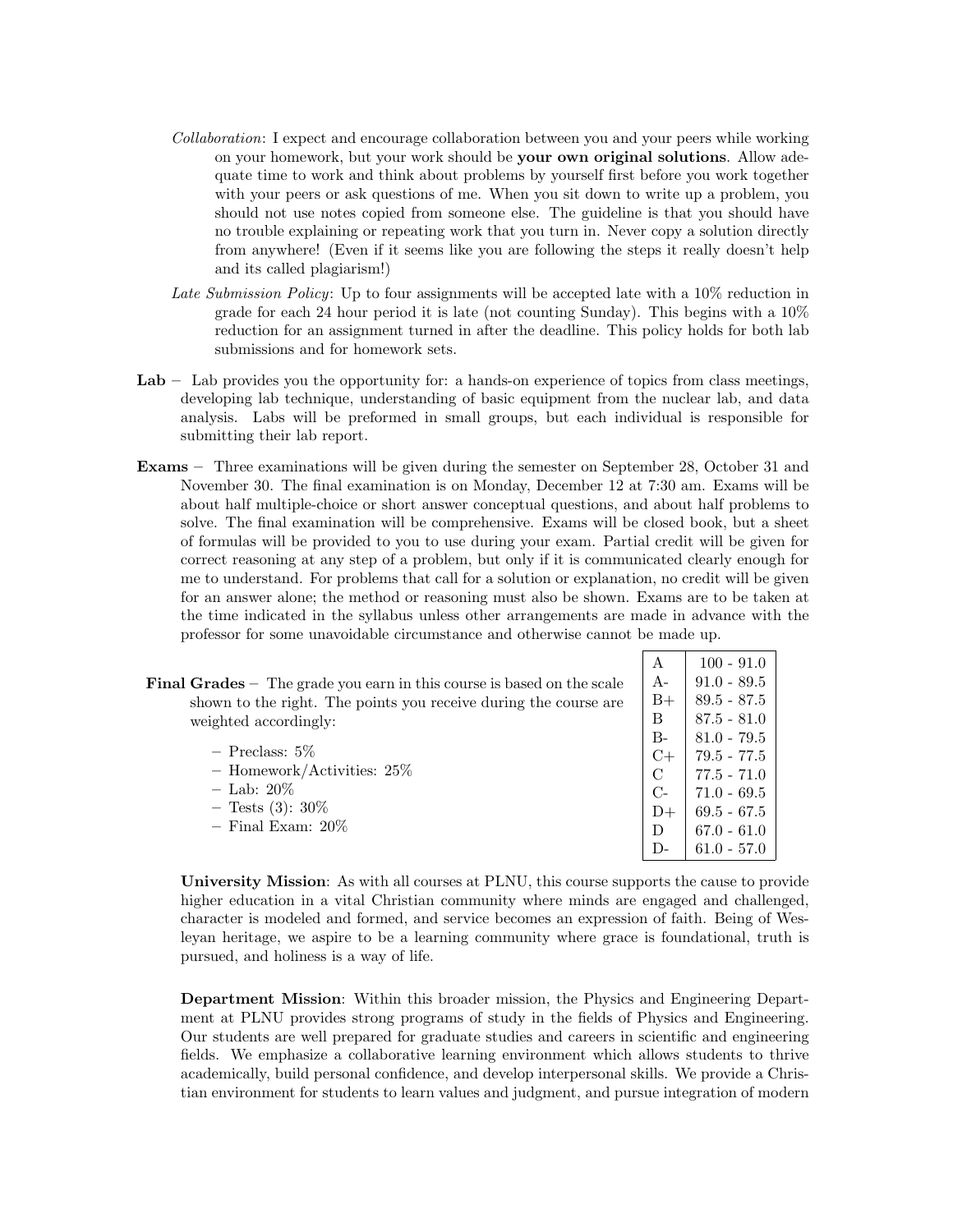scientific knowledge and Christian faith.

- Attendance: Attendance is expected at each class session. In the event of an absence you are responsible for the material covered in class and the assignments given that day. Regular and punctual attendance at all classes is considered essential to optimum academic achievement. If the student is absent from more than 10 percent of class meetings, the faculty member can file a written report which may result in de-enrollment. If the absences exceed 20 percent, the student may be de-enrolled without notice until the university drop date or, after that date, receive the appropriate grade for their work and participation. See [http://catalog.pointloma.edu/content.php?catoid=24&navoid=1581#Class Attendance](http://catalog.pointloma.edu/content.php?catoid=24&navoid=1581) in the Undergraduate Academic Catalog.
- Academic Honesty Students should demonstrate academic honesty by doing original work and by giving appropriate credit to the ideas of others. Academic dishonesty is the act of presenting information, ideas, and/or concepts as one's own when in reality they are the results of another person's creativity and effort. A faculty member who believes a situation involving academic dishonesty has been detected may assign a failing grade for that assignment or examination, or, depending on the seriousness of the offense, for the course. Faculty should follow and students may appeal using the procedure in the university Catalog. See [http://catalog.pointloma.edu/content.php?catoid=24&navoid=1581#Academic Honesty](http://catalog.pointloma.edu/content.php?catoid=24&navoid=1581) for definitions of kinds of academic dishonesty and for further policy information.
- Academic Accommodations If you have a diagnosed disability, please contact PLNU's Disability Resource Center (DRC) within the first two weeks of class to demonstrate need and to register for accommodation by phone at 619-849-2486 or by e-mail at DRC@pointloma.edu. See Disability Resource Center for additional information. For more details see the PLNU catalog. Students with learning disabilities who may need accommodations should discuss options with the instructor during the first two weeks of class. For more details see the PLNU catalog: [http://catalog.pointloma.edu/content.php?catoid=24&navoid=1581#Academic Accom](http://catalog.pointloma.edu/content.php?catoid=24&navoid=1581)[modations](http://catalog.pointloma.edu/content.php?catoid=24&navoid=1581)
- **Class Enrollment** It is the student's responsibility to maintain his/her class schedule. Should the need arise to drop this course (personal emergencies, poor performance, etc.), the student has the responsibility to follow through (provided the drop date meets the stated calendar deadline established by the university), not the instructor. Simply ceasing to attend this course or failing to follow through to arrange for a change of registration (drop/add) may easily result in a grade of F on the official transcript.
- Credit Hour In the interest of providing sufficient time to accomplish the stated course learning outcomes, this class meets the PLNU credit hour policy for an 4 unit class delivered over 16 weeks. Specific details about how the class meets the credit hour requirements can be provided upon request.
- Final Exam The final exam date and time is set by the university at the beginning of the semester and may not be changed by the instructor. This schedule can be found on the university website and in th course calendar. No requests for early examinations will be approved. Only in the case that a student is required to take three exams during the same day of finals week, is an instructor authorized to consider changing the exam date and time for that particular student.
- Copyright Protected Materials Point Loma Nazarene University, as a non-profit educational institution, is entitled by law to use materials protected by the US Copyright Act for classroom education. Any use of those materials outside the class may violate the law.